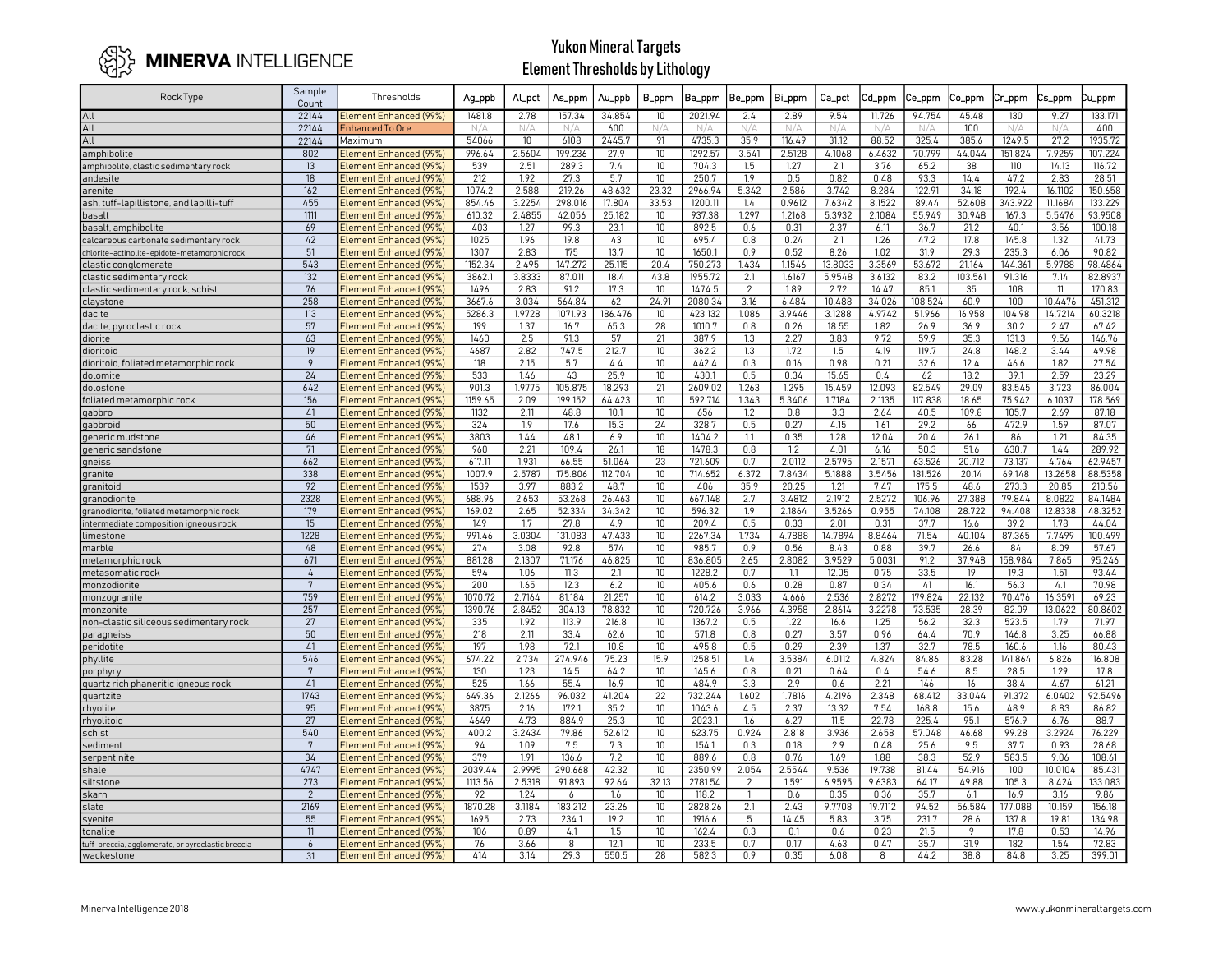

| Rock Type                                        | Sample<br>Count  | Thresholds                                       | Fe_pct        | Ga_ppm        | Ge_ppm     | Hf_ppm        | Hg_ppb        | In_ppm        | <b>K_pct</b> | _a_ppm          | Li_ppm         | Mg_pct        | Mn_ppm          | Mo_ppm          | Na_pct            | Nb_ppm          | Ni_ppm          |
|--------------------------------------------------|------------------|--------------------------------------------------|---------------|---------------|------------|---------------|---------------|---------------|--------------|-----------------|----------------|---------------|-----------------|-----------------|-------------------|-----------------|-----------------|
| All                                              | 22144            | Element Enhanced (99%)                           | 6.427         | 8.4           | 0.1        | 0.18          | 513           | 0.08          | 0.45         | 58.69           | 50.754         | 3.83          | 4696.5          | 18.118          | 0.076             | 3.5354          | 196.89          |
| All                                              | 22144            | Enhanced To Ore                                  | N/A           | N/A           | N/A        | N/A           | N/A           | N/A           | N/A          | N/A             | N/A            | N/A           | N/A             | 100             | N/A               | N/A             | N/A             |
| All                                              | 22144            | Maximum                                          | 38.21         | 14.4          | 55.3       | 2.75          | 5803          | 1.43          | 1.05         | 358.3           | 106            | 21.16         | 10000           | 125.05          | 1.379             | 10.6            | 1950.9          |
| amphibolite                                      | 802              | Element Enhanced (99%)                           | 10.1284       | 8.2           | 0.1        | 0.14          | 264.96        | 0.1757        | 0.3624       | 57.7            | 39.813         | 2.0224        | 9321.48         | 11.3852         | 0.05824           | 3.1857          | 204.108         |
| amphibolite, clastic sedimentary rock            | 13               | Element Enhanced (99%)                           | 5.71          | 7.9           | 0.1        | 0.09          | 224           | 0.05          | 0.29         | 30.8            | 50.3           | 1.54          | 1972            | 6.64            | 0.052             | 0.81            | 100.4           |
| andesite                                         | 18               | Element Enhanced (99%)                           | 3.63          | 6.3           | 0.1        | 0.08          | 149           | 0.05          | 0.15         | 54.8            | 18.4           | 0.89          | 1151            | 1.21            | 0.043             | 2.07            | 25.4            |
| arenite                                          | $\overline{162}$ | Element Enhanced (99%)                           | 4.386         | 6.02          | 0.083      | 0.153         | 1899.55       | 0.1264        | 0.308        | 98.1            | 51.782         | 2.99          | 2445.8          | 12.488          | 0.066             | 3.4096          | 240.48          |
| ash, tuff-lapillistone, and lapilli-tuff         | 455              | Element Enhanced (99%)                           | 6.3906        | 10.4          | 0.2        | 0.2904        | 512.03        | 0.0652        | 0.5508       | 45.718          | 45.252         | 5.6102        | 8257.72         | 10.2156         | 0.0982            | 3.1484          | 332.128         |
| basalt                                           | 1111             | Element Enhanced (99%)                           | 4.992         | 6.8           | 0.1        | 0.2697        | 354.68        | 0.04          | 0.2312       | 30.436          | 23.591         | 2.7812        | 5002.96         | 6.7068          | 0.13724           | 1.9897          | 191.06          |
| basalt, amphibolite                              | 69               | Element Enhanced (99%)                           | 3.26          | 4.1           | 0.05       | 0.09          | 184           | 0.07          | 0.18         | 18.6            | 17.1           | 1.12          | 8338            | 3.02            | 0.041             | 1.24            | 52.9            |
| calcareous carbonate sedimentary rock            | 42               | Element Enhanced (99%)                           | 6.1           | 5.8           | 0.1        | 0.11          | 252           | 0.03          | 0.17         | 35.9            | 13.6           | 2.31          | 7278            | 3.17            | 0.033             | 1.55            | 196.8           |
| chlorite-actinolite-epidote-metamorphic rock     | 51               | Element Enhanced (99%)                           | 4.45          | 8.1           | 0.1        | 0.24          | 140           | 0.03          | 0.35         | 17.7            | 20.4           | 6.48          | 1643            | 6.48            | 0.042             | 1.66            | 620             |
| clastic conglomerate                             | 543              | Element Enhanced (99%)                           | 4.3641        | 7.028         | 0.1        | 0.2567        | 247.44        | 0.0567        | 0.23         | 37.206          | 27.869         | 4.3351        | 3435.54         | 10.4016         | 0.08769           | 2.224           | 115.96          |
| clastic sedimentary rock                         | 132              | Element Enhanced (99%)                           | 13.5542       | 6.645         | 0.1        | 0.21          | 633.31        | 0.13          | 0.4928       | 117.545         | 63.1           | 1.7452        | 10000           | 16.8874         | 0.09969           | 2.99            | 116.359         |
| clastic sedimentary rock, schist                 | 76               | Element Enhanced (99%)                           | 6.2           | 9.3           | 0.2        | 0.06          | 305           | 0.51          | 0.49         | 42.9            | 45.6           | 1.49          | 10000           | 40.52           | 0.057             | 2.27            | 70.3            |
| claystone                                        | 258              | Element Enhanced (99%)                           | 9.258         | 6.7           | 0.2        | 0.2192        | 858.97        | 0.1368        | 0.476        | 58.12           | 52.732         | 7.03          | 3755.4          | 31.054          | 0.1084            | 1.7068          | 462.3           |
| dacite                                           | 113              | Element Enhanced (99%)                           | 4.0504        | 6             | 0.1        | 0.299         | 242.1         | 0.1246        | 0.243        | 35.456          | 37.632         | 1.3524        | 5591.76         | 6.6712          | 0.07334           | 1.7132          | 52.564          |
| dacite, pyroclastic rock                         | 57               | Element Enhanced (99%)                           | 2.94          | 5.1           | 0.05       | 0.13          | 487           | 0.03          | 0.27         | 16.1            | 15             | 0.73          | 7905            | 5.65            | 0.07              | 1.37            | 40.1            |
| diorite                                          | 63               | Element Enhanced (99%)                           | 5.3           | 8.3           | 0.1        | 0.19          | 367           | 0.09          | 0.54         | 30.7            | 44.4           | 1.56          | 1641            | 13.65           | 0.069             | 2.25            | 155.2           |
| dioritoid                                        | 19               | Element Enhanced (99%)                           | 3.64          | 8.1           | 0.1        | 0.08          | 129           | 0.09          | 0.21         | 67.7            | 24.1           | 2.27          | 1280            | 6.97            | 0.056             | 1.43            | 99.2            |
| dioritoid, foliated metamorphic rock             | 9                | Element Enhanced (99%)                           | 2.95          | 6.3           | 0.05       | 0.13          | 58            | 0.03          | 0.31         | 18.4            | 14.1           | 0.91          | 745             | 0.83            | 0.05              | 1.61            | 29.6            |
| dolomite                                         | 24               | Element Enhanced (99%)                           | 3.16          | 4.2           | 0.05       | 0.09          | 77            | 0.03          | 0.32         | 31.3            | 27.7           | 1.09          | 653             | 1.01            | 0.015             | 1.91            | 49.2            |
| dolostone                                        | 642              | Element Enhanced (99%)                           | 5.1555        | 6.7           | 0.05       | 0.1363        | 334.15        | 0.0963        | 0.249        | 48.94           | 37.587         | 9.278         | 2018.4          | 23.3975         | 0.04095           | 2.5931          | 161.86          |
| foliated metamorphic rock                        | 156              | Element Enhanced (99%)                           | 3.9629        | 6.515         | 0.1        | 0.1515        | 305.38        | 0.06          | 0.3915       | 140.417         | 25.363         | 1.076         | 4068.26         | 28.4751         | 0.04372           | 3.3677          | 72.12           |
| gabbro                                           | 41               | Element Enhanced (99%)                           | 8.68          | 7.9           | 0.1        | 0.21          | 520           | 0.04          | 0.13         | 19.1            | 41.5           | 1.97          | 10000           | 7.62            | 0.071             | 1.44            | 119.9           |
| gabbroid                                         | 50               | Element Enhanced (99%)                           | 4.17          | 6.4           | 0.05       | 0.16          | 243           | 0.03          | 0.12         | 17              | 17.3           | 7.56          | 4152            | 1.84            | 0.086             | 1.38            | 1501.8          |
| generic mudstone                                 | 46               | Element Enhanced (99%)                           | 6.85          | 4.3           | 0.05       | 0.05          | 309           | 0.08          | 0.22         | 12              | 28.2           | 0.47          | 4566            | 21.99           | 0.053             | 0.14            | 108.4           |
| generic sandstone                                | 71               | Element Enhanced (99%)                           | 17.66         | 5             | 0.1        | 0.09          | 801           | 0.03          | 0.31         | 67.9            | 22.1           | 6.98          | 10000           | 8.99            | 0.045             | 0.98            | 838.3           |
| gneiss                                           | 662              | Element Enhanced (99%)                           | 3.7318        | 5.753         | 0.05       | 0.12          | 194.89        | 0.04          | 0.3753       | 70.601          | 21.254         | 1.4118        | 2386.55         | 5.3717          | 0.03853<br>0.1014 | 1.7154          | 79.354          |
| granite                                          | 338<br>92        | Element Enhanced (99%)<br>Element Enhanced (99%) | 5.264<br>9.74 | 9.274<br>10.3 | 0.2<br>0.2 | 0.5704<br>0.1 | 209.64<br>262 | 0.163<br>0.68 | 0.53<br>0.54 | 114.398         | 55.718<br>71.3 | 1.141<br>5.07 | 4221.68         | 14.567          | 0.071             | 6.5418<br>10.02 | 97.274<br>393.8 |
| granitoic<br>granodiorite                        | 2328             | <b>Element Enhanced (99%)</b>                    | 4.8056        | 9.5           | 0.1        | 0.18          | 199.85        | 0.1           | 0.6056       | 106.7<br>60.672 | 42.809         | 1.4156        | 5780<br>3375.48 | 88.88<br>8.1012 | 0.064             | 4.6509          | 71.152          |
| granodiorite, foliated metamorphic rock          | 179              | Element Enhanced (99%)                           | 7.4214        | 8.016         | 0.1        | 0.2068        | 206.94        | 0.0426        | 0.566        | 67.86           | 66.698         | 1.3286        | 3697.38         | 2.4254          | 0.0574            | 4.1456          | 56.626          |
| ntermediate composition igneous rock             | 15               | Element Enhanced (99%)                           | 12.62         | 5.3           | 0.1        | 0.2           | 162           | 0.03          | 0.19         | 23.2            | 17.8           | 1.15          | 2112            | 3.65            | 0.087             | 1.89            | 37.9            |
| imestone                                         | 1228             | Element Enhanced (99%)                           | 6.0723        | 8.897         | 0.1        | 0.12          | 483.54        | 0.0817        | 0.46         | 41.352          | 45.891         | 3.1991        | 3741.84         | 21.4186         | 0.09882           | 2.2923          | 165.197         |
| marble                                           | 48               | Element Enhanced (99%)                           | 5.87          | 10.1          | 0.05       | 0.09          | 310           | 0.03          | 0.28         | 69.5            | 29.6           | 3.98          | 2114            | 1.81            | 0.043             | 1.78            | 71.5            |
| metamorphic rock                                 | 671              | Element Enhanced (99%)                           | 5.6621        | 6.639         | 0.1        | 0.1375        | 214.56        | 0.0975        | 0.37         | 54.478          | 35.025         | 2.3417        | 4034.84         | 10.667          | 0.05117           | 3.9875          | 236.635         |
| metasomatic rock                                 | $\overline{4}$   | Element Enhanced (99%)                           | 3.38          | 2.9           | 0.05       | 0.08          | 98            | 0.06          | 0.14         | 16.9            | 18.7           | 7.19          | 2906            | 1.77            | 0.013             | 0.09            | 23.7            |
| monzodiorite                                     | 7                | Element Enhanced (99%)                           | 3.34          | 5.1           | 0.05       | 0.16          | 120           | 0.04          | 0.27         | 21              | 15.4           | 0.86          | 705             | 2.16            | 0.043             | 1.65            | 62.9            |
| monzogranite                                     | 759              | Element Enhanced (99%)                           | 4.5316        | 9.656         | 0.1        | 0.0833        | 143.12        | 0.08          | 0.4356       | 108.556         | 75.128         | 1.3604        | 1761.24         | 7.3604          | 0.08352           | 6.2995          | 71.152          |
| monzonite                                        | 257              | Element Enhanced (99%)                           | 3.7694        | 8.826         | 0.1        | 0.1349        | 471.42        | 0.0649        | 0.3836       | 54.306          | 71.409         | 1.3714        | 4204.1          | 12.6152         | 0.07104           | 2.5481          | 64.496          |
| non-clastic siliceous sedimentary rock           | 27               | Element Enhanced (99%)                           | 3.48          | 5.8           | 0.05       | 0.07          | 3464          | 0.03          | 0.19         | 34.1            | 21.6           | 5.1           | 2122            | 28.01           | 0.023             | 0.81            | 607.9           |
| paragneiss                                       | 50               | Element Enhanced (99%)                           | 13.15         | 7.1           | 0.1        | 0.19          | 142           | 0.04          | 0.54         | 30.9            | 32.2           | 1.18          | 6573            | 3.7             | 0.082             | 2.49            | 94.9            |
| peridotite                                       | 41               | Element Enhanced (99%)                           | 8.34          | 5.5           | 0.2        | 0.2           | 154           | 0.03          | 0.16         | 17.8            | 14.8           | 1.84          | 10000           | 5.38            | 0.073             | 1.5             | 169.5           |
| phyllite                                         | 546              | Element Enhanced (99%)                           | 8.3594        | 7.486         | 0.2        | 0.18          | 676.12        | 0.05          | 0.3786       | 102.47          | 51.75          | 2.5838        | 7368.38         | 9.5442          | 0.0931            | 1.532           | 217.734         |
| porphyry                                         | $\overline{7}$   | Element Enhanced (99%)                           | 2.21          | 4.6           | 0.05       | 0.06          | 73            | 0.04          | 0.09         | 32.5            | 13.3           | 0.6           | 609             | 0.73            | 0.027             | 0.96            | 29.4            |
| quartz rich phaneritic igneous rock              | 41               | Element Enhanced (99%)                           | 4.45          | 7             | 0.1        | 0.21          | 157           | 0.12          | 0.19         | 77.2            | 29.5           | 0.73          | 1147            | 4.08            | 0.056             | 4.1             | 39.6            |
| quartzite                                        | 1743             | Element Enhanced (99%)                           | 6.3684        | 6.8           | 0.1        | 0.1602        | 210.36        | 0.06          | 0.37         | 41.336          | 40.012         | 1.56          | 4248.8          | 5.7236          | 0.06336           | 2.7102          | 95.724          |
| rhyolite                                         | 95               | Element Enhanced (99%)                           | 4.22          | 8.8           | 0.2        | 0.6           | 366           | 0.16          | 0.23         | 104.1           | 33.6           | 4.99          | 4744            | 9.74            | 0.12              | 4.39            | 68.4            |
| rhyolitoid                                       | 27               | Element Enhanced (99%)                           | 6.14          | 13            | 0.2        | 0.08          | 361           | 0.17          | 0.21         | 175             | 106            | 8.87          | 3984            | 15.78           | 0.016             | 5.5             | 255.8           |
| schist                                           | 540              | Element Enhanced (99%)                           | 5.848         | 9             | 0.2        | 0.1924        | 243.8         | 0.05          | 0.768        | 38.77           | 40.92          | 1.537         | 5900.8          | 4.334           | 0.0559            | 3.0548          | 127.34          |
| sediment                                         | 7                | Element Enhanced (99%)                           | 1.96          | 3.7           | 0.05       | 0.12          | 138           | 0.01          | 0.14         | 13.6            | 10.9           | 0.79          | 511             | 1.31            | 0.037             | 1.48            | 30.2            |
| serpentinite                                     | 34               | Element Enhanced (99%)                           | 4.27          | 6.1           | 0.1        | 0.18          | 239           | 0.03          | 0.23         | 35.2            | 32.8           | 6.46          | 2555            | 4.59            | 0.031             | 1.56            | 708.2           |
| shale                                            | 4747             | Element Enhanced (99%)                           | 8.5448        | 8.1           | 0.1        | 0.1354        | 712           | 0.06          | 0.39         | 45.36           | 52.9           | 4.1516        | 5721.24         | 26.3528         | 0.069             | 2.0216          | 245.696         |
| siltstone                                        | 273              | Element Enhanced (99%)                           | 8.529         | 6.724         | 0.17       | 0.19          | 452.6         | 0.112         | 0.2118       | 35.869          | 33.17          | 4.7294        | 6329.75         | 17.0348         | 0.09195           | 1.954           | 207.895         |
| skarn                                            | $\mathcal{P}$    | Element Enhanced (99%)                           | 1.77          | 4.8           | 0.05       | 0.05          | 35            | 0.03          | 0.16         | 19.5            | 34.6           | 0.37          | 494             | 0.37            | 0.017             | 1.16            | 12.2            |
| slate                                            | 2169             | Element Enhanced (99%)                           | 8.2692        | 9.8           | 0.1        | 0.17          | 485.96        | 0.09          | 0.3996       | 47.332          | 65.71          | 3.6896        | 4053.96         | 21.9912         | 0.08892           | 3.558           | 210.98          |
| syenite                                          | 55               | Element Enhanced (99%)                           | 3.92          | 10.6          | 0.3        | 0.23          | 705           | 0.09          | 0.64         | 136.9           | 59             | 2.31          | 1177            | 14.85           | 0.11              | 6.44            | 155.2           |
| tonalite                                         | 11               | Element Enhanced (99%)                           | 1.73          | 3             | 0.05       | 0.03          | 79            | 0.01          | 0.08         | 11.4<br>17.7    | 7.5            | 0.41          | 588             | 0.45            | 0.023             | 0.62            | 12.4            |
| uff-breccia, agglomerate, or pyroclastic breccia | $\overline{6}$   | Element Enhanced (99%)                           | 4.58          | 8.5           | 0.1<br>0.1 | 0.1           | 112           | 0.05<br>0.04  | 0.14         |                 | 19.6           | 3.02          | 968             | 0.67            | 0.021             | 0.64            | 111.7           |
| wackestone                                       | 31               | Element Enhanced (99%)                           | 5.74          | 8.7           |            | 0.24          | 137           |               | 0.69         | 23              | 38.4           | 1.95          | 1860            | 4.78            | 0.086             | 1.67            | 61.1            |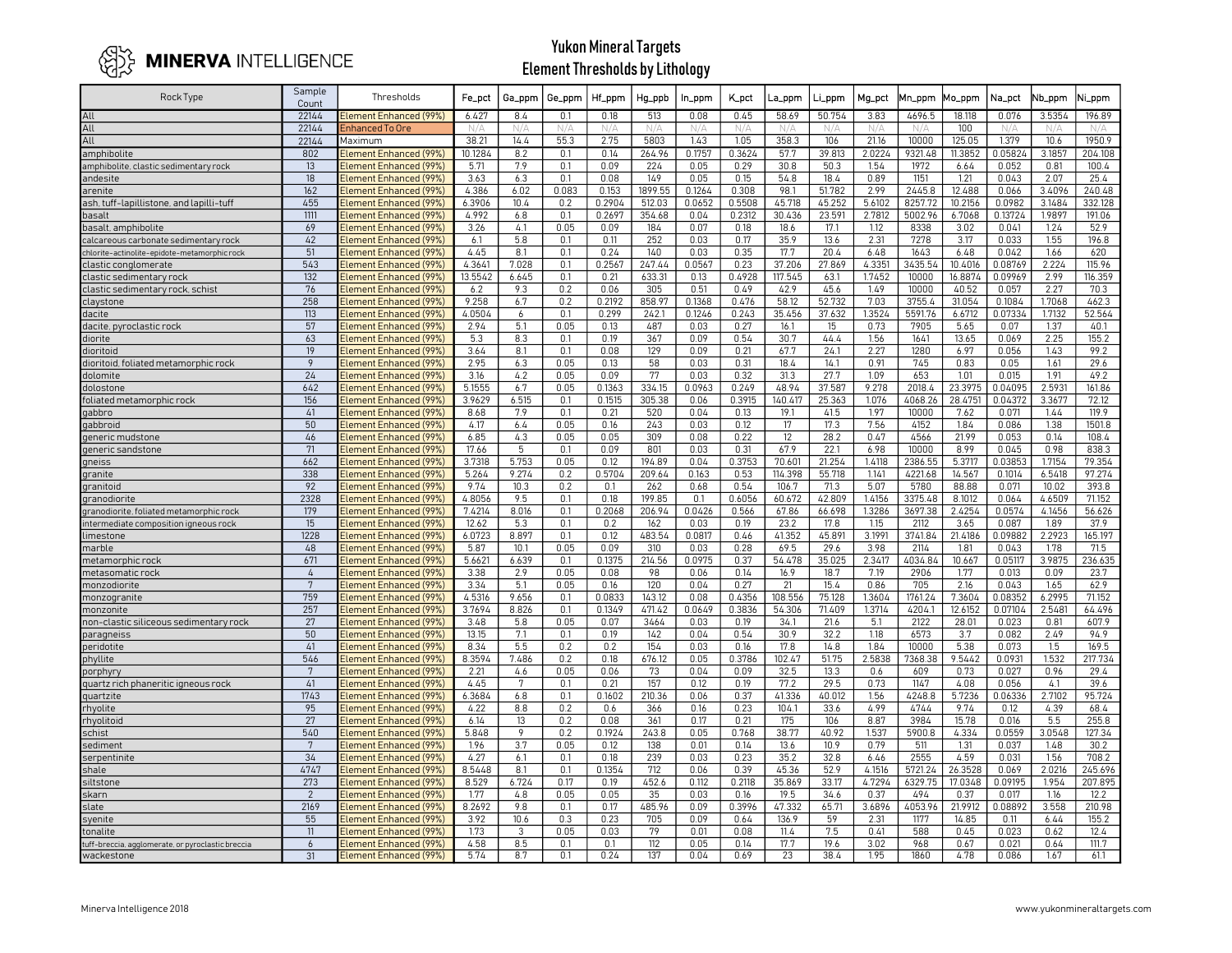

| Rock Type                                         | Sample<br>Count                  | Thresholds                                       | P_pct              | Pb_ppm            | Pd_ppb          | Pt_ppb           | Rb_ppm           | Re_ppb          | S_pct           | Sb_ppm           | Sc_ppm         | Se_ppm         | Sn_ppm         | Sr_ppm             | Ta_ppm         | e_ppm           | Th_ppm           |
|---------------------------------------------------|----------------------------------|--------------------------------------------------|--------------------|-------------------|-----------------|------------------|------------------|-----------------|-----------------|------------------|----------------|----------------|----------------|--------------------|----------------|-----------------|------------------|
| All                                               | 22144                            | Element Enhanced (99%)                           | 0.271              | 74.957            | 14              | 6                | 44.254           | 14              | 0.58            | 6.777            | 7.29           | 8.4            | 2.1            | 233.39             | 0.025          | 0.15            | 18.1             |
| All                                               | 22144                            | Enhanced To Ore                                  | N/A                | 5000              |                 |                  |                  |                 |                 | N/A              | N/A            |                | N/A            | N/A                |                |                 |                  |
| All                                               | 22144                            | Maximum                                          | 3.354              | 6892.21           | 212             | 215              | 86               | 93              | 7.14            | 68.94            | 46.2           | 93.3           | 13.6           | 2782.5             | 1.93           | 3.13            | 141.2            |
| amphibolite                                       | 802                              | Element Enhanced (99%)                           | 0.21624            | 64.1792           | 12.57           | 5.57             | 35.07            | 7.57            | 0.4544          | 6.322            | 7.048          | 5.648          | 4.542          | 135.236            | 0.025          | 0.272           | 15.596           |
| amphibolite, clastic sedimentary rock             | 13                               | Element Enhanced (99%)                           | 0.188              | 32.26             | 17              | 6                | 27               | 7               | 0.1             | 3.92             | 6.8            | 2.7            | 0.8            | 94                 | 0.025          | 0.13            | 6.3              |
| andesite                                          | 18                               | Element Enhanced (99%)                           | 0.1                | 16.3              | 5               | 6                | 14.8             | 0.5             | 0.07            | 0.49             | 3.9            | 0.7            | 1.2            | 62                 | 0.025          | 0.03            | 7.2              |
| arenite                                           | 162                              | Element Enhanced (99%)                           | 0.2132             | 49.69             | 21.9            | 3.66             | 39.458           | 24.18           | 0.588           | 4.292            | 9.14           | 5.44           | 4.548          | 195.84             | 0.025          | 0.16            | 15               |
| ash, tuff-lapillistone, and lapilli-tuff          | 455                              | Element Enhanced (99%)                           | 0.27376            | 38.4674           | 16              | 8.52             | 50.328           | 22.04           | 0.5416          | 3.5486           | 10.218         | 6.812          | 1.252          | 269.778            | 0.025          | 0.1602          | 10.402           |
| basalt                                            | 1111                             | Element Enhanced (99%)                           | 0.18856            | 36.6616           | 5               | 7                | 25.743           | 11              | 0.6712          | 3.6596           | 10.324         | 4.612          | 0.9            | 323.24             | 0.025          | 0.08            | 9.756            |
| basalt, amphibolite                               | 69                               | Element Enhanced (99%                            | 0.143              | 51.03             | 17              | 55               | 22               | 9               | 0.67            | 1.85             | 4              | 2.4            | 0.5            | 169.5              | 0.025          | 0.05            | 5.8              |
| calcareous carbonate sedimentary rock             | 42                               | Element Enhanced (99%)                           | 0.175              | 34.7              | 5               | $\overline{2}$   | 16.1             | 5               | 0.11            | 0.84             | 4.2            | 1.2            | 2.4            | 64.4               | 0.025          | 0.07            | 7.2              |
| chlorite-actinolite-epidote-metamorphic rock      | 51                               | Element Enhanced (99%)                           | 0.095              | 35.41             | 5               | 5                | 25.3             | 6               | 0.14            | 2.67             | 10.9           | 2.5            | 0.8            | 127.1              | 0.025          | 0.08            | 8.9              |
| clastic conglomerate                              | 543                              | Element Enhanced (99%)                           | 0.16141            | 69.7305           | 10              | 6                | 22.037           | 6.67            | 0.3946          | 3.3906           | 7.682          | 5.741          | 0.967          | 695.176            | 0.025          | 0.12            | 10.041           |
| clastic sedimentary rock                          | 132                              | Element Enhanced (99%)                           | 0.25448            | 41.2461           | 12<br>5         | $\overline{4}$   | 68.1             | 16<br>9         | 1.4832          | 3.2115           | 6.176          | 8.901          | 4.5            | 146.242            | 0.025          | 0.0969          | 11.535           |
| clastic sedimentary rock, schist                  | 76<br>258                        | Element Enhanced (99%                            | 0.161              | 586.77<br>178.144 | 127.48          | 4<br>9.92        | 49.9<br>43.176   | 23.84           | 0.83            | 1.15<br>16.438   | 5.8<br>7.16    | 3.9<br>19.18   | 2.8<br>1.284   | 196.6              | 0.025<br>0.025 | 0.07            | 11.3<br>32.02    |
| claystone                                         | 113                              | Element Enhanced (99%)<br>Element Enhanced (99%) | 0.3888<br>0.16172  | 487.561           | 5               | 5.86             | 26.962           | 5.86            | 0.592<br>0.6746 | 3.7018           | 10.992         | 2.902          | 1.33           | 165.46<br>276.614  | 0.025          | 0.316<br>0.1516 | 8.536            |
| dacite<br>dacite, pyroclastic rock                | 57                               | Element Enhanced (99%                            | 0.138              | 18.95             | 5               | 3                | 15.4             | 13              | 1.77            | 0.96             | 11.1           | 3.9            | 0.6            | 1040.2             | 0.025          | 0.11            | 3.2              |
| diorite                                           | 63                               | Element Enhanced (99%)                           | 0.192              | 55.12             | 12              | $\overline{4}$   | 39.7             | 7               | 0.96            | 3.15             | 8.2            | 7.4            | 0.8            | 120.7              | 0.025          | 0.76            | 14.8             |
| dioritoid                                         | 19                               | Element Enhanced (99%)                           | 0.165              | 125.99            | 5               | 3                | 37.4             | 2               | 0.1             | 9.5              | 5              | 0.9            | 1.2            | 83.2               | 0.025          | 0.06            | 18.3             |
| dioritoid, foliated metamorphic rock              | $\overline{9}$                   | Element Enhanced (99%)                           | 0.1                | 7.71              | $\overline{5}$  | 10               | 23.2             | $\overline{2}$  | 0.06            | 0.21             | 5.1            | 0.6            | 0.7            | 56.5               | 0.025          | 0.03            | 4.4              |
| dolomite                                          | 24                               | Element Enhanced (99%)                           | 0.155              | 41.58             | 5               |                  | 45.7             | 3               | 0.21            | 1.67             | 3.4            | 0.6            | 0.4            | 716.6              | 0.025          | 0.12            | 11.1             |
| dolostone                                         | 642                              | Element Enhanced (99%)                           | 0.26875            | 197.174           | 11.63           | 4                | 19.638           | 23.19           | 0.938           | 5.8625           | 5.77           | 7.79           | 1.126          | 226.7              | 0.025          | 0.0895          | 9.79             |
| foliated metamorphic rock                         | 156                              | Element Enhanced (99%)                           | 0.14135            | 76.3036           | 5               | 22.9             | 50.282           | 5               | 0.2917          | 5.6634           | 5.573          | 2.2            | 0.9            | 108.256            | 0.025          | 0.2732          | 10.688           |
| gabbro                                            | 41                               | Element Enhanced (99%)                           | 0.14               | 34.78             | 5               | 6                | 19.6             | 27              | 0.41            | 5.73             | 7.5            | 5              | $\overline{1}$ | 103.9              | 0.025          | 0.09            | 6.7              |
| gabbroid                                          | 50                               | Element Enhanced (99%                            | 0.106              | 7.06              | 19 <sup>°</sup> | 8                | 15.7             | 8               | 1.03            | 1.46             | 6.8            | 8.5            | 0.6            | 126.2              | 0.025          | 0.05            | 11.1             |
| generic mudstone                                  | 46                               | Element Enhanced (99%)                           | 0.381              | 77.3              | 16              |                  | 14.5             | 59              | 0.72            | 3.7              | 6              | 12.1           | 0.4            | 109.8              | 0.025          | 0.15            | 4.8              |
| generic sandstone                                 | 71                               | Element Enhanced (99%)                           | 0.135              | 50.49             | 13              | 5                | 23.6             | 10              | 0.65            | 4.21             | 4.9            | 11.9           | 0.5            | 160.9              | 0.025          | 0.36            | 11.5             |
| gneiss                                            | 662                              | <b>Element Enhanced (99%</b>                     | 0.16453            | 69.851            | 16.18           | 9.18             | 30.408           | 5               | 0.3153          | 2.1062           | 6.206          | 2.453          | 0.7            | 145.559            | 0.025          | 0.12            | 13.8             |
| granite                                           | 338                              | Element Enhanced (99%)                           | 0.1792             | 83.4994           | 11              | 8                | 65.95            | 7               | 0.8314          | 3.4678           | 6.082          | 5.076          | 3.644          | 170.436            | 0.025          | 0.14            | 48.542           |
| granitoic                                         | 92                               | Element Enhanced (99%)                           | 0.166              | 160.07            | 12              | 4                | 59.8             | 6               | 0.15            | 4.03             | 13.3           | 3.2            | 13.6           | 91.1               | 0.025          | 0.32            | 44.1             |
| granodiorite                                      | 2328                             | Element Enhanced (99%)                           | 0.19112            | 82.5824           | 5               | 6                | 51.145           | 4               | 0.22            | 1.9252           | 7.712          | 2.056          | 2.509          | 132.084            | 0.025          | 0.1056          | 20.716           |
| granodiorite, foliated metamorphic rock           | 179                              | Element Enhanced (99%)                           | 0.21186            | 24.895            | 5               | 4.78             | 48.334           | 4.26            | 0.4482          | 0.72             | 7.356          | 5.95           | 2.5            | 104.616            | 0.025          | 0.0752          | 11.604           |
| intermediate composition igneous rock             | 15                               | Element Enhanced (99%)                           | 0.11               | 8.05              | 5               | 5                | 19.7             | 6               | 0.2             | 0.51             | 5.9            | $\overline{1}$ | 0.8            | 61.7               | 0.025          | 0.03            | 3.8              |
| imestone                                          | 1228                             | Element Enhanced (99%)                           | 0.28458            | 112.07            | 15              | $\overline{4}$   | 41.636           | 20.34           | 0.9379          | 5.9398           | 6              | 7.382          | 1.751          | 448.771            | 0.025          | 0.1197          | 12.7             |
| marble                                            | 48                               | Element Enhanced (99%)                           | 0.202              | 29.56             | 5               | 6                | 33.1             | 20              | 0.26            | 1.62             | 5.3            | 1.3            | 0.8            | 282.8              | 0.025          | 0.08            | 10.8             |
| metamorphic rock                                  | 671                              | Element Enhanced (99%)                           | 0.186              | 52.6387           | 5               | 6                | 40.2             | 8.75            | 0.3856          | 2.8594           | 6.278          | 6.034          | 2.65           | 110.353            | 0.025          | 0.1539          | 17.134           |
| metasomatic rock                                  | $\overline{4}$<br>$\overline{7}$ | Element Enhanced (99%)                           | 0.12               | 493.46            | 5               |                  | 9.8              | $\mathbf{1}$    | 0.14            | 1.18             | 3.7            | 0.4            | 0.3            | 37                 | 0.025          | 0.01            | 4.4              |
| monzodiorite                                      | 759                              | Element Enhanced (99%)                           | 0.079              | 12.51             | 5               | 2<br>3.33        | 21.6             | 3               | 0.04            | 0.64             | 7.4            | 0.7            | 0.6            | 41.2               | 0.025          | 0.04            | 7.3              |
| monzogranite<br>monzonite                         | 257                              | Element Enhanced (99%<br>Element Enhanced (99%)  | 0.22804<br>0.16752 | 72.77<br>75.965   | 5<br>5          | 5                | 57.418<br>51.958 | 5.33<br>4.49    | 0.4316<br>0.424 | 1.784<br>11.7064 | 6.964<br>8.968 | 2.652<br>2.304 | 3.033<br>2.496 | 142.988<br>165.798 | 0.025<br>0.025 | 0.07<br>0.1184  | 50.752<br>19.484 |
| non-clastic siliceous sedimentary rock            | 27                               | Element Enhanced (99%)                           | 0.153              | 34.54             | 5               | 3                | 15.7             | 10 <sup>°</sup> | 0.17            | 2.67             | 7.8            | 3.4            | 0.5            | 139.6              | 0.025          | 0.15            | 7.2              |
| paragneiss                                        | 50                               | Element Enhanced (99%)                           | 0.166              | 9.39              | 14              | 12               | 36.2             | 3               | 0.24            | 0.4              | 7.2            | 4              | 1.1            | 84.8               | 0.025          | 0.07            | 8.3              |
| peridotite                                        | 41                               | Element Enhanced (99%)                           | 0.128              | 12.18             | 5               | 5                | 14.7             | 10              | 0.39            | 0.91             | 6.1            | 1.5            | 0.5            | 104.9              | 0.025          | 0.05            | 5.4              |
| phyllite                                          | 546                              | Element Enhanced (99%)                           | 0.20864            | 77.3016           | 12.4            | 8.8              | 37.81            | 9.4             | 0.8586          | 4.991            | 5.962          | 4.6            | 1.25           | 233.118            | 0.025          | 0.1062          | 15.2             |
| porphyry                                          | 7                                | Element Enhanced (99%)                           | 0.088              | 18.07             | 5               |                  | 10.6             |                 | 0.04            | 0.58             | 3.7            | 0.3            | 0.6            | 45.6               | 0.025          | 0.02            | 3.3              |
| quartz rich phaneritic igneous rock               | 41                               | Element Enhanced (99%)                           | 0.131              | 54.08             | 5               |                  | 20.4             | 1               | 0.06            | 2.01             | 3.8            | 1.1            | 1.2            | 49.8               | 0.025          | 0.23            | 15.6             |
| quartzite                                         | 1743                             | Element Enhanced (99%)                           | 0.19352            | 43.5292           | 10.02           | 6                | 40.114           | 6.02            | 0.3736          | 3.0672           | 5.7            | 3.736          | 2.002          | 156.648            | 0.025          | 0.12            | 11.988           |
| rhyolite                                          | 95                               | Element Enhanced (99%)                           | 0.245              | 74.71             | 18              | 6                | 33               | 5               | 0.21            | 2.18             | 6.3            | 6.4            | 2.7            | 156.1              | 0.025          | 0.27            | 30               |
| rhyolitoid                                        | 27                               | Element Enhanced (99%)                           | 0.25               | 919.51            | 5               | 3                | 18.1             | 4               | 0.39            | 27.48            | 21.9           | 6.9            | 8.3            | 166.1              | 0.025          | 0.17            | 18.4             |
| schist                                            | 540                              | <b>Element Enhanced (99%</b>                     | 0.189              | 47.749            | 5               | 5                | 49.956           | 10              | 0.359           | 1.718            | 8.99           | 4.79           | 0.924          | 136.48             | 0.025          | 0.11            | 8.68             |
| sediment                                          | 7                                | Element Enhanced (99%)                           | 0.097              | 7.66              | 5               | 3                | 9.7              | 3               | 0.12            | 0.47             | 3.7            | $\mathbf{1}$   | 0.4            | 188.5              | 0.025          | 0.04            | 4.7              |
| serpentinite                                      | 34                               | Element Enhanced (99%)                           | 0.177              | 39.09             | 11              | $5\overline{5}$  | 31.2             | 8               | 0.58            | 2.7              | 7.1            | 4.2            | -1             | 93.2               | 0.025          | 0.05            | 9.9              |
| shale                                             | 4747                             | Element Enhanced (99%)                           | 0.35972            | 71.2348           | 21              | 5                | 44.778           | 21              | 0.72            | 10.6732          | 6              | 12.644         | 1.4            | 285.516            | 0.025          | 0.17            | 13.1             |
| siltstone                                         | 273                              | Element Enhanced (99%)                           | 0.28455            | 68.6715           | 15.4            | 6.1              | 22.8             | 26.7            | 0.8566          | 9.0569           | 6.512          | 9.466          | 2.52           | 194.582            | 0.025          | 0.1953          | 8.871            |
| skarn                                             | $\overline{2}$                   | Element Enhanced (99%)                           | 0.087              | 25.23             | 5               | $\overline{1}$   | 27.7             | $\overline{1}$  | 0.02            | 0.31             | 2.2            | 0.5            | 1.3            | 31.4               | 0.025          | 0.01            | 6.1              |
| slate                                             | 2169                             | Element Enhanced (99%)                           | 0.32372            | 84.6564           | $\overline{21}$ | $\boldsymbol{6}$ | 46.84            | 17              | 0.7496          | 8.0688           | 6.696          | 9.996          | 1.83           | 253.632            | 0.025          | 0.16            | 14.692           |
| svenite                                           | 55                               | Element Enhanced (99%)                           | 0.183              | 178.96            | 15              | $_{\rm 3}$       | 63.6             | 3               | 0.16            | 5.46             | 8.8            | 3.3            | 2.4            | 251.2              | 0.025          | 0.13            | 92.9             |
| tonalite                                          | 11                               | Element Enhanced (99%)                           | 0.113              | 5.79              | 5               | $\mathbf{1}$     | 8.9              | 1               | 0.14            | 0.33             | 2.8            | 0.2            | 0.3            | 46.1               | 0.025          | 0.03            | 2.5              |
| tuff-breccia, agglomerate, or pyroclastic breccia | 6                                | Element Enhanced (99%)                           | 0.108              | 19.29             | 5 <sup>5</sup>  | 8                | 10.5             | $\overline{2}$  | 0.09            | 0.28             | 15.2           | $\mathbf{1}$   | 0.8            | 31                 | 0.025          | 0.04            | 3                |
| wackestone                                        | 31                               | Element Enhanced (99%)                           | 0.182              | 17.48             | 13              | 4                | 44.5             | 10              | 0.43            | 1.26             | 10.4           | 9.7            | 0.6            | 380.9              | 0.025          | 0.19            | 4.5              |